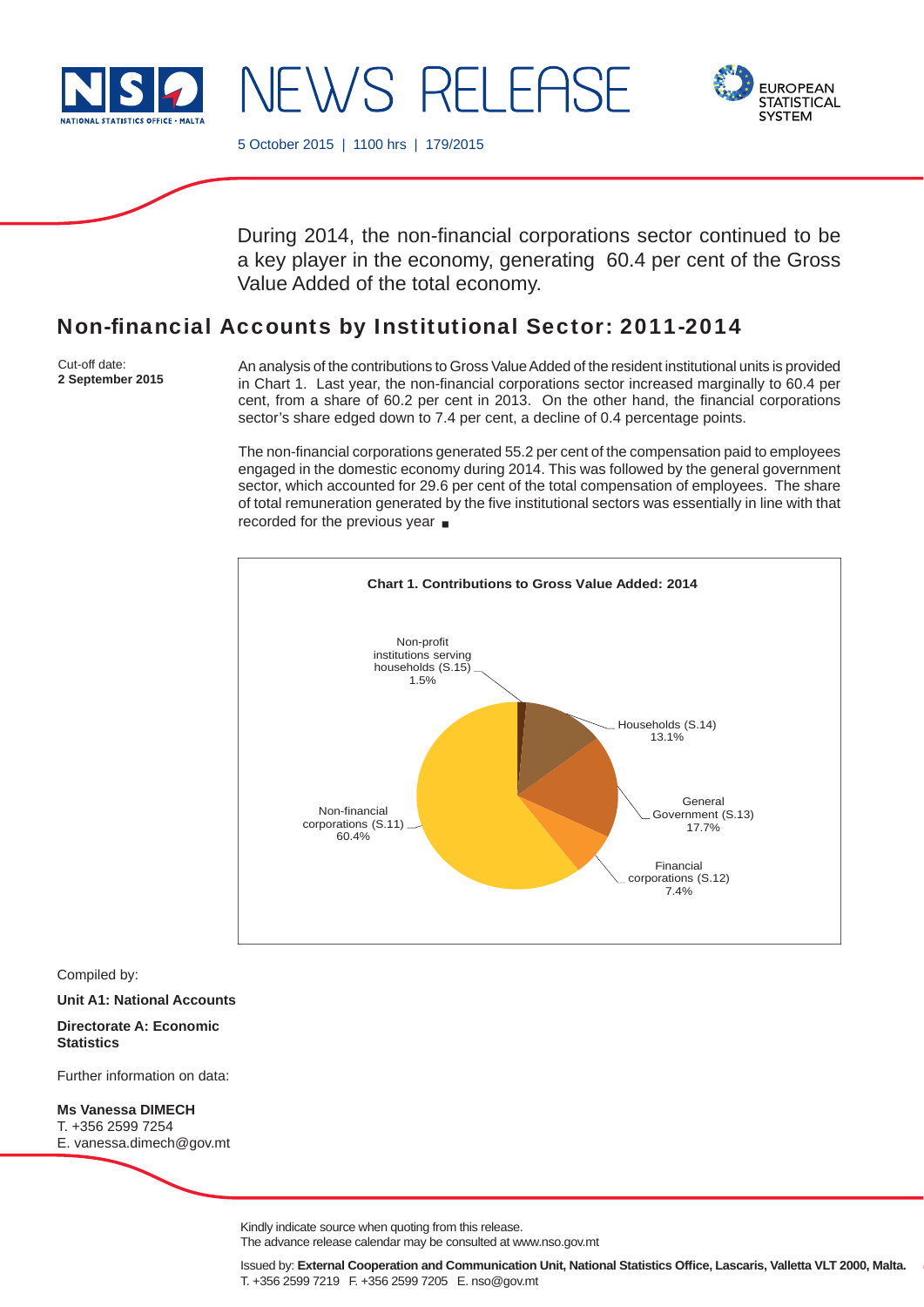### **Table 1. Non-financial accounts by institutional sector: 2011**

|                                                               |                      |                                 |                                     |                                             |                        |                            |                                      |                   |                                                                                                                                                                                                           |                                      |                            |                           |                                         |                     |                                              |                      | $(\in 000$ , current prices)                                  |
|---------------------------------------------------------------|----------------------|---------------------------------|-------------------------------------|---------------------------------------------|------------------------|----------------------------|--------------------------------------|-------------------|-----------------------------------------------------------------------------------------------------------------------------------------------------------------------------------------------------------|--------------------------------------|----------------------------|---------------------------|-----------------------------------------|---------------------|----------------------------------------------|----------------------|---------------------------------------------------------------|
|                                                               |                      |                                 |                                     | <b>Uses</b>                                 |                        |                            |                                      |                   |                                                                                                                                                                                                           |                                      |                            |                           | <b>Resources</b>                        |                     |                                              |                      |                                                               |
| Non-profit<br>institutions<br>serving<br>households<br>(S.15) | Households<br>(S.14) | General<br>government<br>(S.13) | Financial<br>corporation:<br>(S.12) | Non-<br>financial<br>corporations<br>(S.11) | Total economy<br>(S.1) | Rest of the<br>World (S.2) | Sum over<br>sectors<br>$(S.1 + S.2)$ |                   | <b>Current accounts</b>                                                                                                                                                                                   | Sum over<br>sectors<br>$(S.1 + S.2)$ | Rest of the<br>World (S.2) | Total<br>economy<br>(S.1) | Non-financial<br>corporations<br>(S.11) | Financial<br>(S.12) | General<br>corporations government<br>(S.13) | Households<br>(S.14) | Non-profit<br>institutions<br>serving<br>households<br>(S.15) |
|                                                               |                      |                                 |                                     |                                             |                        |                            |                                      |                   | <b>PRODUCTION ACCOUNT</b>                                                                                                                                                                                 |                                      |                            |                           |                                         |                     |                                              |                      |                                                               |
|                                                               |                      |                                 |                                     |                                             |                        |                            |                                      | P.1               | Output                                                                                                                                                                                                    | 18,936.5                             |                            | 18,936.5                  | 10,615.2                                | 5,301.6             | 1,463.9                                      | 1,437.4              | 118.5                                                         |
| 29.3                                                          | 605.0                | 430.2                           | 4,851.2                             | 7,009.7                                     | 12,925.4               |                            | 12,925.4                             | P.2               | Intermediate consumption                                                                                                                                                                                  |                                      |                            |                           |                                         |                     |                                              |                      |                                                               |
| 89.2                                                          | 832.4                | 1,033.7                         | 450.4                               | 3,605.4                                     | 6,011.1                |                            |                                      | <b>B.1g</b>       | Gross value added                                                                                                                                                                                         |                                      |                            |                           |                                         |                     |                                              |                      |                                                               |
|                                                               |                      |                                 |                                     |                                             |                        |                            |                                      | D.21-D.31         | Taxes less subsidies on products                                                                                                                                                                          |                                      |                            | 881.7                     |                                         |                     |                                              |                      |                                                               |
|                                                               |                      |                                 |                                     |                                             | 6,892.8                |                            |                                      | $B.1g^{*}(1)$     | <b>Gross Domestic Product (GDP)</b>                                                                                                                                                                       |                                      |                            |                           |                                         |                     |                                              |                      |                                                               |
| 11.6                                                          | 204.3                | 151.5                           | 25.8                                | 595.2                                       | 988.3                  |                            |                                      | K.1               | Consumption of fixed capital                                                                                                                                                                              |                                      |                            |                           |                                         |                     |                                              |                      |                                                               |
| 77.6                                                          | 628.1                | 882.2                           | 424.6                               | 3,010.2                                     | 5,022.8                |                            |                                      | B.1n / B.1n* (1)  | Net value added / Net domestic product                                                                                                                                                                    |                                      |                            |                           |                                         |                     |                                              |                      |                                                               |
|                                                               |                      |                                 |                                     |                                             |                        |                            |                                      |                   | <sup>1)</sup> Gross Domestic Product (GDP) is gross value added plus taxes less subsidies on products (D21-D31). Net domestic product is net value added plus taxes less subsidies on products (D21-D31). |                                      |                            |                           |                                         |                     |                                              |                      |                                                               |
|                                                               |                      |                                 |                                     |                                             |                        |                            |                                      |                   | <b>GENERATION OF INCOME ACCOUNT</b>                                                                                                                                                                       |                                      |                            |                           |                                         |                     |                                              |                      |                                                               |
|                                                               |                      |                                 |                                     |                                             |                        |                            |                                      | <b>B.1g/B.1g*</b> | Gross value added / Gross Domestic Product                                                                                                                                                                |                                      |                            | 6,892.8                   | 3,605.4                                 | 450.4               | 1,033.7                                      | 832.4                | 89.2                                                          |
| 77.3                                                          | 141.3                | 882.2                           | 239.7                               | 1,695.2                                     | 3,035.8                | 26.6                       | 3,062.4                              | D.1               | Compensation of employees                                                                                                                                                                                 |                                      |                            |                           |                                         |                     |                                              |                      |                                                               |
|                                                               |                      |                                 |                                     |                                             | 899.8                  |                            |                                      | D.21              | Taxes on products                                                                                                                                                                                         |                                      |                            |                           |                                         |                     |                                              |                      |                                                               |
| 0.0                                                           | 6.1                  | 0.0                             | 1.8                                 | 25.6                                        | 33.5                   |                            |                                      | D.29              | Other taxes on production                                                                                                                                                                                 |                                      |                            |                           |                                         |                     |                                              |                      |                                                               |
|                                                               |                      |                                 |                                     |                                             |                        |                            |                                      | D.31              | Subsidies on products                                                                                                                                                                                     |                                      |                            | 18.1                      |                                         |                     |                                              |                      |                                                               |
|                                                               |                      |                                 |                                     |                                             |                        |                            |                                      | D.39              | Other subsidies on production                                                                                                                                                                             |                                      |                            | 47.0                      | 26.9                                    | 0.1                 | 0.0                                          | 19.9                 | 0.0                                                           |
| 11.9                                                          | 704.9                | 151.5                           | 209.0                               | 1,911.5                                     | 2,988.8                |                            |                                      | B.2g(2)           | <b>Gross operating surplus</b>                                                                                                                                                                            |                                      |                            |                           |                                         |                     |                                              |                      |                                                               |
| 11.6                                                          | 204.3                | 151.5                           | 25.8                                | 595.2                                       | 988.3                  |                            |                                      | K.1               | Consumption of fixed capital                                                                                                                                                                              |                                      |                            |                           |                                         |                     |                                              |                      |                                                               |
| 0.3                                                           | 500.6                | 0.0                             | 183.3                               | 1,316.3                                     | 2,000.4                |                            |                                      | B.2n(2)           | Net operating surplus                                                                                                                                                                                     |                                      |                            |                           |                                         |                     |                                              |                      |                                                               |
| <sup>(2)</sup> Including mixed income for S.14, S.15 and S.1  |                      |                                 |                                     |                                             |                        |                            |                                      |                   |                                                                                                                                                                                                           |                                      |                            |                           |                                         |                     |                                              |                      |                                                               |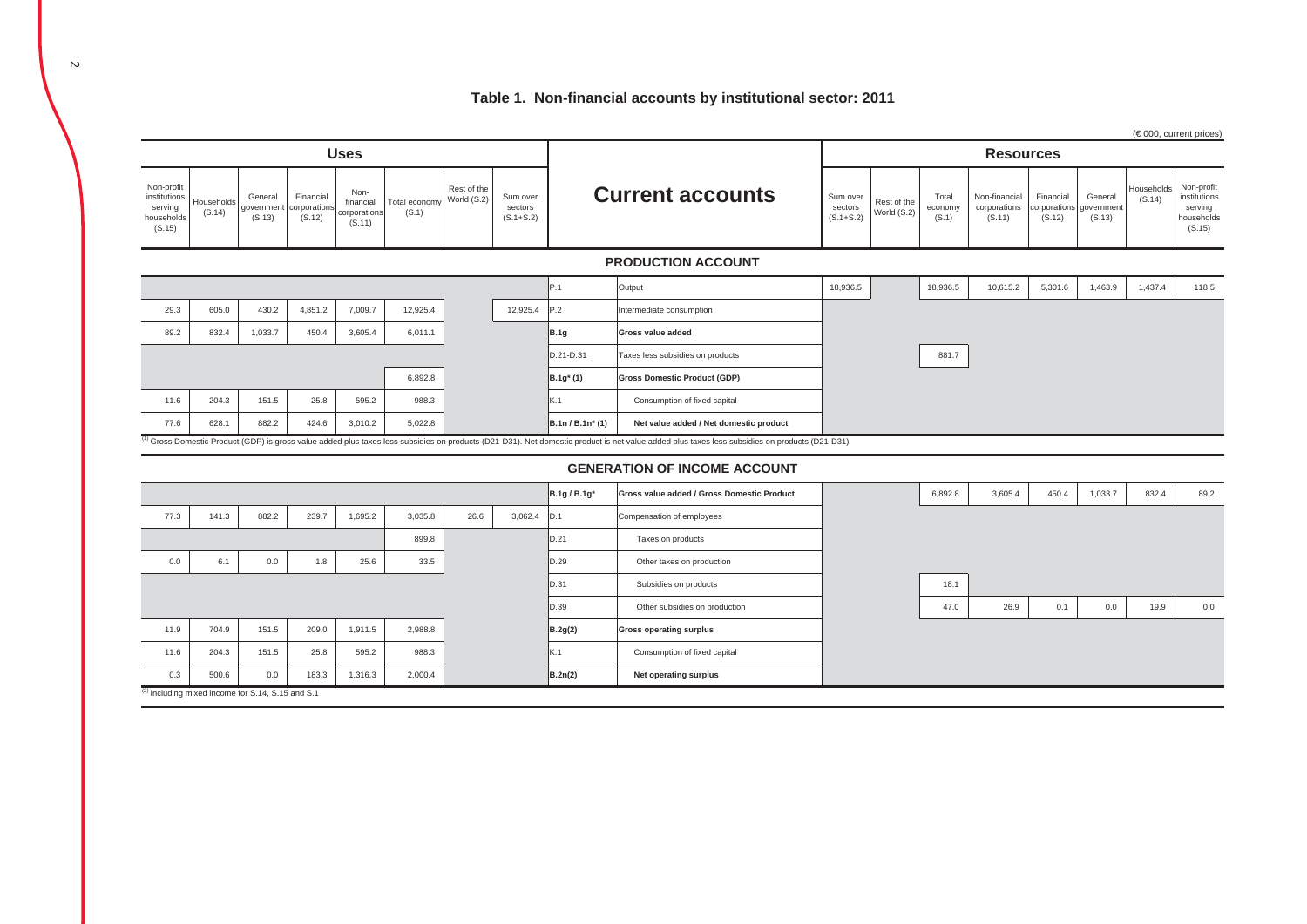## **Table 2. Non-financial accounts by institutional sector: 2012**

|                                                               |                      |                                                              |                                     |                                        |                       |                            |                                      |                  |                                                                                                                                                                                                 |                                      |                            |                           |                                         |                                     |                                 |                      | (€000, current prices)                                        |
|---------------------------------------------------------------|----------------------|--------------------------------------------------------------|-------------------------------------|----------------------------------------|-----------------------|----------------------------|--------------------------------------|------------------|-------------------------------------------------------------------------------------------------------------------------------------------------------------------------------------------------|--------------------------------------|----------------------------|---------------------------|-----------------------------------------|-------------------------------------|---------------------------------|----------------------|---------------------------------------------------------------|
| <b>Uses</b>                                                   |                      |                                                              |                                     |                                        |                       |                            |                                      |                  | <b>Resources</b>                                                                                                                                                                                |                                      |                            |                           |                                         |                                     |                                 |                      |                                                               |
| Non-profit<br>institutions<br>serving<br>households<br>(S.15) | Households<br>(S.14) | General<br>governmen<br>(S.13)                               | Financial<br>corporation:<br>(S.12) | Non-financia<br>corporations<br>(S.11) | Total econom<br>(S.1) | Rest of the<br>World (S.2) | Sum over<br>sectors<br>$(S.1 + S.2)$ |                  | <b>Current accounts</b>                                                                                                                                                                         | Sum over<br>sectors<br>$(S.1 + S.2)$ | Rest of the<br>World (S.2) | Total<br>economy<br>(S.1) | Non-financial<br>corporations<br>(S.11) | Financial<br>corporations<br>(S.12) | General<br>jovernment<br>(S.13) | Households<br>(S.14) | Non-profit<br>institutions<br>serving<br>households<br>(S.15) |
|                                                               |                      |                                                              |                                     |                                        |                       |                            |                                      |                  | <b>PRODUCTION ACCOUNT</b>                                                                                                                                                                       |                                      |                            |                           |                                         |                                     |                                 |                      |                                                               |
|                                                               |                      |                                                              |                                     |                                        |                       |                            |                                      | P.1              | Output                                                                                                                                                                                          | 20,189.8                             |                            | 20,189.8                  | 11,441.9                                | 5,571.4                             | 1,566.0                         | 1,489.1              | 121.4                                                         |
| 26.2                                                          | 646.8                | 483.2                                                        | 5,052.1                             | 7,663.4                                | 13,871.7              |                            | 13,871.7 P.2                         |                  | Intermediate consumption                                                                                                                                                                        |                                      |                            |                           |                                         |                                     |                                 |                      |                                                               |
| 95.2                                                          | 842.4                | 1,082.8                                                      | 519.3                               | 3,778.5                                | 6,318.1               |                            |                                      | <b>B.1g</b>      | Gross value added                                                                                                                                                                               |                                      |                            |                           |                                         |                                     |                                 |                      |                                                               |
|                                                               |                      |                                                              |                                     |                                        |                       |                            |                                      | D.21-D.31        | Taxes less subsidies on products                                                                                                                                                                |                                      |                            | 886.9                     |                                         |                                     |                                 |                      |                                                               |
|                                                               |                      |                                                              |                                     |                                        | 7,205.0               |                            |                                      | $B.1g^{*}(1)$    | <b>Gross Domestic Product (GDP)</b>                                                                                                                                                             |                                      |                            |                           |                                         |                                     |                                 |                      |                                                               |
| 12.9                                                          | 211.7                | 160.4                                                        | 25.9                                | 633.1                                  | 1,043.9               |                            |                                      | K.1              | Consumption of fixed capital                                                                                                                                                                    |                                      |                            |                           |                                         |                                     |                                 |                      |                                                               |
| 82.3                                                          | 630.6                | 922.4                                                        | 493.4                               | 3.145.4                                | 5.274.1               |                            |                                      | B.1n / B.1n* (1) | Net value added / Net domestic product                                                                                                                                                          |                                      |                            |                           |                                         |                                     |                                 |                      |                                                               |
|                                                               |                      |                                                              |                                     |                                        |                       |                            |                                      |                  | (1) Gross Domestic Product (GDP) is gross value added plus taxes less subsidies on products (D21-D31). Net domestic product is net value added plus taxes less subsidies on products (D21-D31). |                                      |                            |                           |                                         |                                     |                                 |                      |                                                               |
|                                                               |                      |                                                              |                                     |                                        |                       |                            |                                      |                  | <b>GENERATION OF INCOME ACCOUNT</b>                                                                                                                                                             |                                      |                            |                           |                                         |                                     |                                 |                      |                                                               |
|                                                               |                      |                                                              |                                     |                                        |                       |                            |                                      | B.1g / B.1g*     | Gross value added / Gross Domestic Product                                                                                                                                                      |                                      |                            | 7,205.0                   | 3,778.5                                 | 519.3                               | 1,082.8                         | 842.4                | 95.2                                                          |
| 82.1                                                          | 145.0                | 922.4                                                        | 266.9                               | 1,792.1                                | 3,208.5               | 25.7                       | 3,234.2                              | D.1              | Compensation of employees                                                                                                                                                                       |                                      |                            |                           |                                         |                                     |                                 |                      |                                                               |
|                                                               |                      |                                                              |                                     |                                        | 919.6                 |                            |                                      | D.21             | Taxes on products                                                                                                                                                                               |                                      |                            |                           |                                         |                                     |                                 |                      |                                                               |
| 0.0                                                           | 5.4                  | 0.0                                                          | 5.5                                 | 24.0                                   | 34.9                  |                            |                                      | D.29             | Other taxes on production                                                                                                                                                                       |                                      |                            |                           |                                         |                                     |                                 |                      |                                                               |
|                                                               |                      |                                                              |                                     |                                        |                       |                            |                                      | D.31             | Subsidies on products                                                                                                                                                                           |                                      |                            | 32.7                      |                                         |                                     |                                 |                      |                                                               |
|                                                               |                      |                                                              |                                     |                                        |                       |                            |                                      | D.39             | Other subsidies on production                                                                                                                                                                   |                                      |                            | 59.7                      | 39.7                                    | 0.3                                 | 0.0                             | 19.6                 | 0.0                                                           |
| 13.1                                                          | 711.5                | 160.4                                                        | 247.2                               | 2,002.2                                | 3,134.4               |                            |                                      | B.2g(2)          | <b>Gross operating surplus</b>                                                                                                                                                                  |                                      |                            |                           |                                         |                                     |                                 |                      |                                                               |
| 12.9                                                          | 211.7                | 160.4                                                        | 25.9                                | 633.1                                  | 1,043.9               |                            |                                      | K.1              | Consumption of fixed capital                                                                                                                                                                    |                                      |                            |                           |                                         |                                     |                                 |                      |                                                               |
| 0.2                                                           | 499.8                | 0.0                                                          | 221.3                               | 1,369.1                                | 2.090.4               |                            |                                      | B.2n(2)          | Net operating surplus                                                                                                                                                                           |                                      |                            |                           |                                         |                                     |                                 |                      |                                                               |
|                                                               |                      | <sup>(2)</sup> Including mixed income for S.14, S.15 and S.1 |                                     |                                        |                       |                            |                                      |                  |                                                                                                                                                                                                 |                                      |                            |                           |                                         |                                     |                                 |                      |                                                               |
|                                                               |                      |                                                              |                                     |                                        |                       |                            |                                      |                  |                                                                                                                                                                                                 |                                      |                            |                           |                                         |                                     |                                 |                      |                                                               |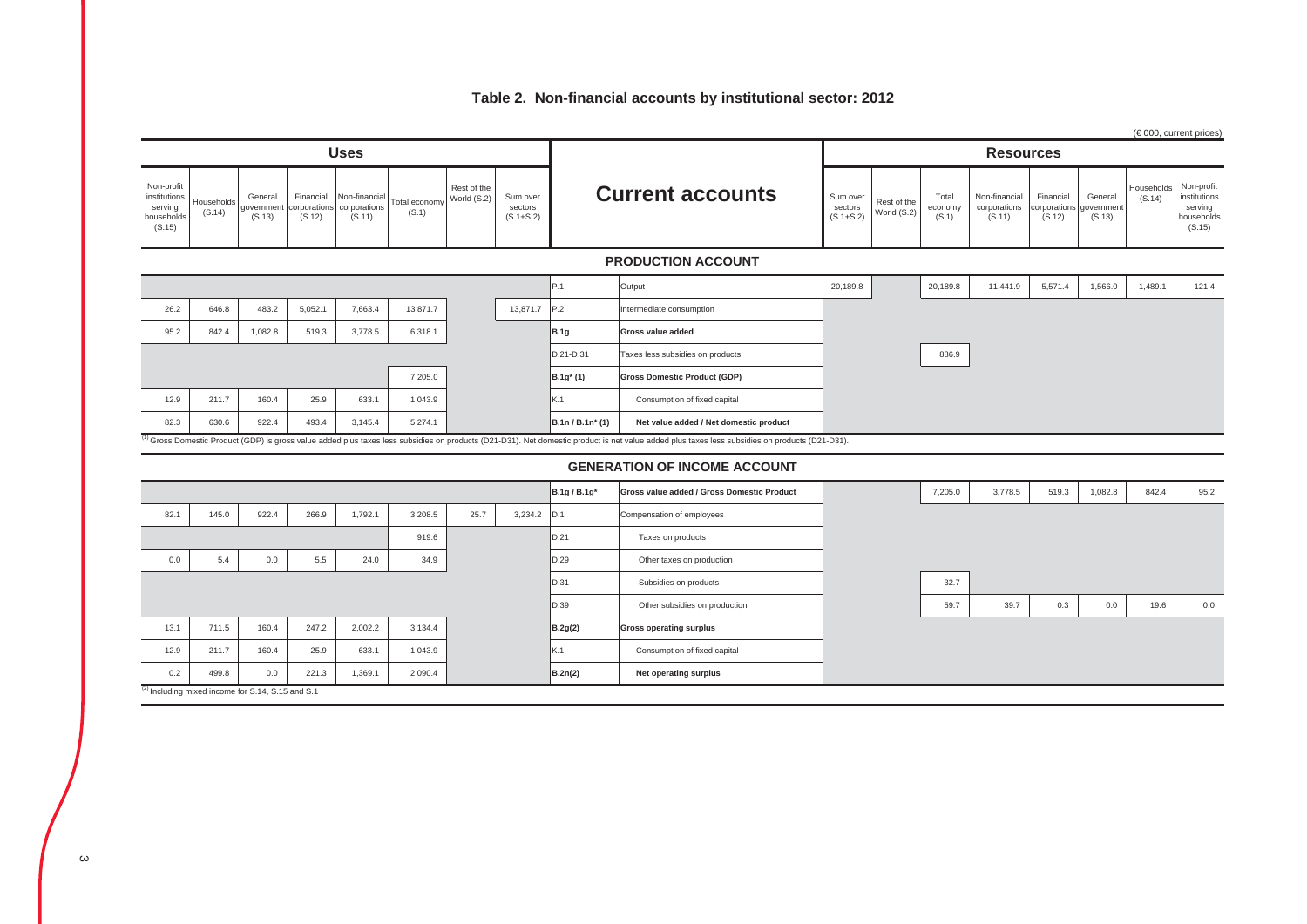### **Table 3. Non-financial accounts by institutional sector: 2013**

|                                                               |                      |                                 |                                    |                                             |                        |                            |                                      |                     |                                                                                                                                                                                                 |                                      |                            |                           |                                         |                                     |                                 | (€000, current prices) |                                                               |  |
|---------------------------------------------------------------|----------------------|---------------------------------|------------------------------------|---------------------------------------------|------------------------|----------------------------|--------------------------------------|---------------------|-------------------------------------------------------------------------------------------------------------------------------------------------------------------------------------------------|--------------------------------------|----------------------------|---------------------------|-----------------------------------------|-------------------------------------|---------------------------------|------------------------|---------------------------------------------------------------|--|
|                                                               |                      |                                 |                                    | <b>Uses</b>                                 |                        |                            |                                      |                     |                                                                                                                                                                                                 |                                      |                            |                           | <b>Resources</b>                        |                                     |                                 |                        |                                                               |  |
| Non-profit<br>institutions<br>serving<br>households<br>(S.15) | Households<br>(S.14) | General<br>government<br>(S.13) | Financial<br>corporation<br>(S.12) | Non-<br>financial<br>corporations<br>(S.11) | Total economy<br>(S.1) | Rest of the<br>World (S.2) | Sum over<br>sectors<br>$(S.1 + S.2)$ |                     | <b>Current accounts</b>                                                                                                                                                                         | Sum over<br>sectors<br>$(S.1 + S.2)$ | Rest of the<br>World (S.2) | Total<br>economy<br>(S.1) | Non-financial<br>corporations<br>(S.11) | Financial<br>corporations<br>(S.12) | General<br>government<br>(S.13) | Households<br>(S.14)   | Non-profit<br>institutions<br>serving<br>households<br>(S.15) |  |
|                                                               |                      |                                 |                                    |                                             |                        |                            |                                      |                     | <b>PRODUCTION ACCOUNT</b>                                                                                                                                                                       |                                      |                            |                           |                                         |                                     |                                 |                        |                                                               |  |
|                                                               |                      |                                 |                                    |                                             |                        |                            |                                      | P.1                 | Output                                                                                                                                                                                          | 20,722.9                             |                            | 20,722.9                  | 11,687.3                                | 5,756.7                             | 1,616.7                         | 1,537.2                | 125.0                                                         |  |
| 26.3                                                          | 670.2                | 471.6                           | 5,239.5                            | 7,706.8                                     | 14.114.4               |                            | 14,114.4                             | P.2                 | Intermediate consumption                                                                                                                                                                        |                                      |                            |                           |                                         |                                     |                                 |                        |                                                               |  |
| 98.6                                                          | 867.0                | 1,145.1                         | 517.2                              | 3,980.5                                     | 6,608.5                |                            |                                      | <b>B.1g</b>         | Gross value added                                                                                                                                                                               |                                      |                            |                           |                                         |                                     |                                 |                        |                                                               |  |
|                                                               |                      |                                 |                                    |                                             |                        |                            |                                      | D.21-D.31           | Taxes less subsidies on products                                                                                                                                                                |                                      |                            | 925.1                     |                                         |                                     |                                 |                        |                                                               |  |
|                                                               |                      |                                 |                                    |                                             | 7,533.6                |                            |                                      | $B.1g^{*}(1)$       | <b>Gross Domestic Product (GDP)</b>                                                                                                                                                             |                                      |                            |                           |                                         |                                     |                                 |                        |                                                               |  |
| 14.2                                                          | 214.4                | 167.9                           | 28.7                               | 657.2                                       | 1,082.4                |                            |                                      | K.1                 | Consumption of fixed capital                                                                                                                                                                    |                                      |                            |                           |                                         |                                     |                                 |                        |                                                               |  |
| 84.4                                                          | 652.6                | 977.2                           | 488.6                              | 3,323.3                                     | 5,526.1                |                            |                                      | $B.1n / B.1n^* (1)$ | Net value added / Net domestic product                                                                                                                                                          |                                      |                            |                           |                                         |                                     |                                 |                        |                                                               |  |
|                                                               |                      |                                 |                                    |                                             |                        |                            |                                      |                     | (1) Gross Domestic Product (GDP) is gross value added plus taxes less subsidies on products (D21-D31). Net domestic product is net value added plus taxes less subsidies on products (D21-D31). |                                      |                            |                           |                                         |                                     |                                 |                        |                                                               |  |
|                                                               |                      |                                 |                                    |                                             |                        |                            |                                      |                     | <b>GENERATION OF INCOME ACCOUNT</b>                                                                                                                                                             |                                      |                            |                           |                                         |                                     |                                 |                        |                                                               |  |
|                                                               |                      |                                 |                                    |                                             |                        |                            |                                      | B.1g / B.1g*        | Gross value added / Gross Domestic Product                                                                                                                                                      |                                      |                            | 7,533.6                   | 3,980.5                                 | 517.2                               | 1,145.1                         | 867.0                  | 98.6                                                          |  |
| 84.1                                                          | 152.7                | 977.2                           | 275.2                              | 1,889.1                                     | 3,378.4                | 25.1                       | 3,403.5                              | D.1                 | Compensation of employees                                                                                                                                                                       |                                      |                            |                           |                                         |                                     |                                 |                        |                                                               |  |
|                                                               |                      |                                 |                                    |                                             | 959.2                  |                            |                                      | D.21                | Taxes on products                                                                                                                                                                               |                                      |                            |                           |                                         |                                     |                                 |                        |                                                               |  |
| 0.0                                                           | 5.4                  | 0.0                             | 3.6                                | 25.3                                        | 34.3                   |                            |                                      | D.29                | Other taxes on production                                                                                                                                                                       |                                      |                            |                           |                                         |                                     |                                 |                        |                                                               |  |
|                                                               |                      |                                 |                                    |                                             |                        |                            |                                      | D.31                | Subsidies on products                                                                                                                                                                           |                                      |                            | 34.1                      |                                         |                                     |                                 |                        |                                                               |  |
|                                                               |                      |                                 |                                    |                                             |                        |                            |                                      | D.39                | Other subsidies on production                                                                                                                                                                   |                                      |                            | 61.5                      | 41.3                                    | 0.6                                 | 0.0                             | 19.6                   | 0.0                                                           |  |
| 14.5                                                          | 728.5                | 167.9                           | 238.9                              | 2,107.5                                     | 3,257.3                |                            |                                      | B.2g(2)             | <b>Gross operating surplus</b>                                                                                                                                                                  |                                      |                            |                           |                                         |                                     |                                 |                        |                                                               |  |
| 14.2                                                          | 214.4                | 167.9                           | 28.7                               | 657.2                                       | 1,082.4                |                            |                                      | K.1                 | Consumption of fixed capital                                                                                                                                                                    |                                      |                            |                           |                                         |                                     |                                 |                        |                                                               |  |
| 0.3                                                           | 514.0                | 0.0                             | 210.3                              | 1,450.3                                     | 2,174.9                |                            |                                      | B.2n(2)             | Net operating surplus                                                                                                                                                                           |                                      |                            |                           |                                         |                                     |                                 |                        |                                                               |  |
| <sup>(2)</sup> Including mixed income for S.14, S.15 and S.1  |                      |                                 |                                    |                                             |                        |                            |                                      |                     |                                                                                                                                                                                                 |                                      |                            |                           |                                         |                                     |                                 |                        |                                                               |  |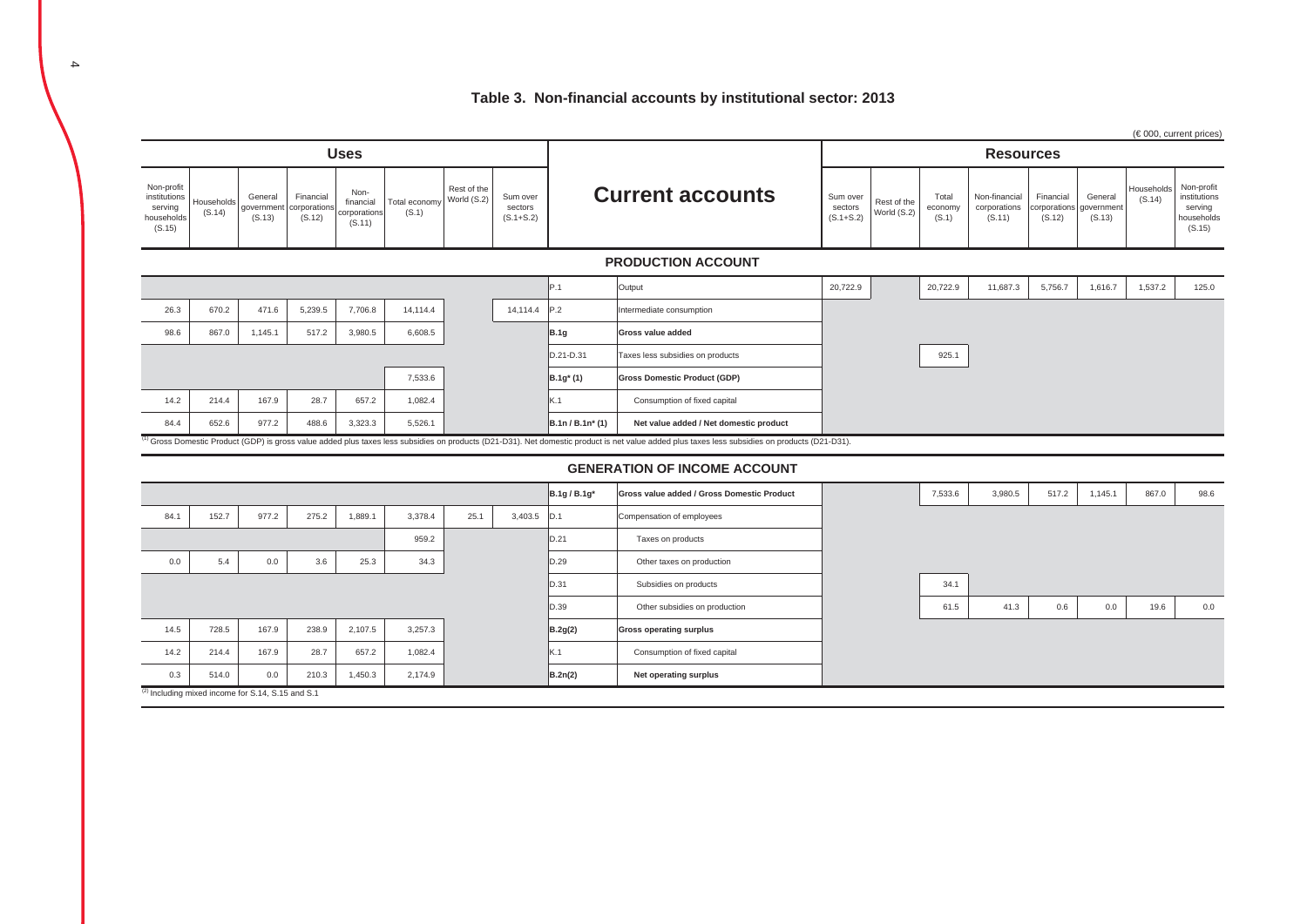### **Table 4. Non-financial accounts by institutional sector: 2014**

|                                                               |                                                              |                                |                                    |                                             |                        |                            |                                      |                  |                                                                                                                                                                                                 |                                      |                            |                           |                                         |                                     |                                 |                      | (€000, current prices)                                        |
|---------------------------------------------------------------|--------------------------------------------------------------|--------------------------------|------------------------------------|---------------------------------------------|------------------------|----------------------------|--------------------------------------|------------------|-------------------------------------------------------------------------------------------------------------------------------------------------------------------------------------------------|--------------------------------------|----------------------------|---------------------------|-----------------------------------------|-------------------------------------|---------------------------------|----------------------|---------------------------------------------------------------|
| <b>Uses</b>                                                   |                                                              |                                |                                    |                                             |                        |                            |                                      |                  | <b>Resources</b>                                                                                                                                                                                |                                      |                            |                           |                                         |                                     |                                 |                      |                                                               |
| Non-profit<br>institutions<br>serving<br>households<br>(S.15) | Households<br>(S.14)                                         | General<br>governmen<br>(S.13) | Financial<br>corporation<br>(S.12) | Non-<br>financial<br>corporations<br>(S.11) | Total economy<br>(S.1) | Rest of the<br>World (S.2) | Sum over<br>sectors<br>$(S.1 + S.2)$ |                  | <b>Current accounts</b>                                                                                                                                                                         | Sum over<br>sectors<br>$(S.1 + S.2)$ | Rest of the<br>World (S.2) | Total<br>economy<br>(S.1) | Non-financial<br>corporations<br>(S.11) | Financial<br>corporations<br>(S.12) | General<br>government<br>(S.13) | Households<br>(S.14) | Non-profit<br>institutions<br>serving<br>households<br>(S.15) |
|                                                               |                                                              |                                |                                    |                                             |                        |                            |                                      |                  | <b>PRODUCTION ACCOUNT</b>                                                                                                                                                                       |                                      |                            |                           |                                         |                                     |                                 |                      |                                                               |
|                                                               |                                                              |                                |                                    |                                             |                        |                            |                                      | P.1              | Output                                                                                                                                                                                          | 21,247.4                             |                            | 21,247.4                  | 11,902.2                                | 5,871.8                             | 1,749.5                         | 1,595.9              | 128.0                                                         |
| 26.9                                                          | 693.8                                                        | 526.2                          | 5,360.3                            | 7,733.8                                     | 14,341.0               |                            | 14,341.0                             | P.2              | Intermediate consumption                                                                                                                                                                        |                                      |                            |                           |                                         |                                     |                                 |                      |                                                               |
| 101.1                                                         | 902.1                                                        | 1,223.3                        | 511.5                              | 4,168.4                                     | 6,906.4                |                            |                                      | <b>B.1g</b>      | Gross value added                                                                                                                                                                               |                                      |                            |                           |                                         |                                     |                                 |                      |                                                               |
|                                                               |                                                              |                                |                                    |                                             |                        |                            |                                      | D.21-D.31        | Taxes less subsidies on products                                                                                                                                                                |                                      |                            | 1,034.9                   |                                         |                                     |                                 |                      |                                                               |
|                                                               |                                                              |                                |                                    |                                             | 7,941.3                |                            |                                      | B.1g* (1)        | <b>Gross Domestic Product (GDP)</b>                                                                                                                                                             |                                      |                            |                           |                                         |                                     |                                 |                      |                                                               |
| 15.1                                                          | 219.2                                                        | 170.1                          | 31.9                               | 666.2                                       | 1,102.5                |                            |                                      | K.1              | Consumption of fixed capital                                                                                                                                                                    |                                      |                            |                           |                                         |                                     |                                 |                      |                                                               |
| 86.0                                                          | 682.9                                                        | 1,053.2                        | 479.7                              | 3,502.2                                     | 5,803.9                |                            |                                      | B.1n / B.1n* (1) | Net value added / Net domestic product                                                                                                                                                          |                                      |                            |                           |                                         |                                     |                                 |                      |                                                               |
|                                                               |                                                              |                                |                                    |                                             |                        |                            |                                      |                  | (1) Gross Domestic Product (GDP) is gross value added plus taxes less subsidies on products (D21-D31). Net domestic product is net value added plus taxes less subsidies on products (D21-D31). |                                      |                            |                           |                                         |                                     |                                 |                      |                                                               |
|                                                               |                                                              |                                |                                    |                                             |                        |                            |                                      |                  | <b>GENERATION OF INCOME ACCOUNT</b>                                                                                                                                                             |                                      |                            |                           |                                         |                                     |                                 |                      |                                                               |
|                                                               |                                                              |                                |                                    |                                             |                        |                            |                                      | B.1g / B.1g*     | Gross value added / Gross Domestic Product                                                                                                                                                      |                                      |                            | 7,941.3                   | 4,168.4                                 | 511.5                               | 1,223.3                         | 902.1                | 101.1                                                         |
| 85.7                                                          | 161.9                                                        | 1,053.2                        | 294.3                              | 1,966.8                                     | 3,561.8                | 23.5                       | 3,585.3                              | D.1              | Compensation of employees                                                                                                                                                                       |                                      |                            |                           |                                         |                                     |                                 |                      |                                                               |
|                                                               |                                                              |                                |                                    |                                             | 1,071.4                |                            |                                      | D.21             | Taxes on products                                                                                                                                                                               |                                      |                            |                           |                                         |                                     |                                 |                      |                                                               |
| 0.0                                                           | 5.5                                                          | $0.0\,$                        | 7.3                                | 28.0                                        | 40.9                   |                            |                                      | D.29             | Other taxes on production                                                                                                                                                                       |                                      |                            |                           |                                         |                                     |                                 |                      |                                                               |
|                                                               |                                                              |                                |                                    |                                             |                        |                            |                                      | D.31             | Subsidies on products                                                                                                                                                                           |                                      |                            | 36.5                      |                                         |                                     |                                 |                      |                                                               |
|                                                               |                                                              |                                |                                    |                                             |                        |                            |                                      | D.39             | Other subsidies on production                                                                                                                                                                   |                                      |                            | 83.6                      | 63.3                                    | 0.6                                 | 0.0                             | 19.8                 | 0.0                                                           |
| 15.3                                                          | 754.5                                                        | 170.1                          | 210.5                              | 2,236.9                                     | 3,387.3                |                            |                                      | B.2g(2)          | <b>Gross operating surplus</b>                                                                                                                                                                  |                                      |                            |                           |                                         |                                     |                                 |                      |                                                               |
| 15.1                                                          | 219.2                                                        | 170.1                          | 31.9                               | 666.2                                       | 1,102.5                |                            |                                      | K.1              | Consumption of fixed capital                                                                                                                                                                    |                                      |                            |                           |                                         |                                     |                                 |                      |                                                               |
| 0.3                                                           | 535.3                                                        | 0.0                            | 178.6                              | 1,570.6                                     | 2,284.9                |                            |                                      | B.2n(2)          | Net operating surplus                                                                                                                                                                           |                                      |                            |                           |                                         |                                     |                                 |                      |                                                               |
|                                                               | <sup>(2)</sup> Including mixed income for S.14, S.15 and S.1 |                                |                                    |                                             |                        |                            |                                      |                  |                                                                                                                                                                                                 |                                      |                            |                           |                                         |                                     |                                 |                      |                                                               |